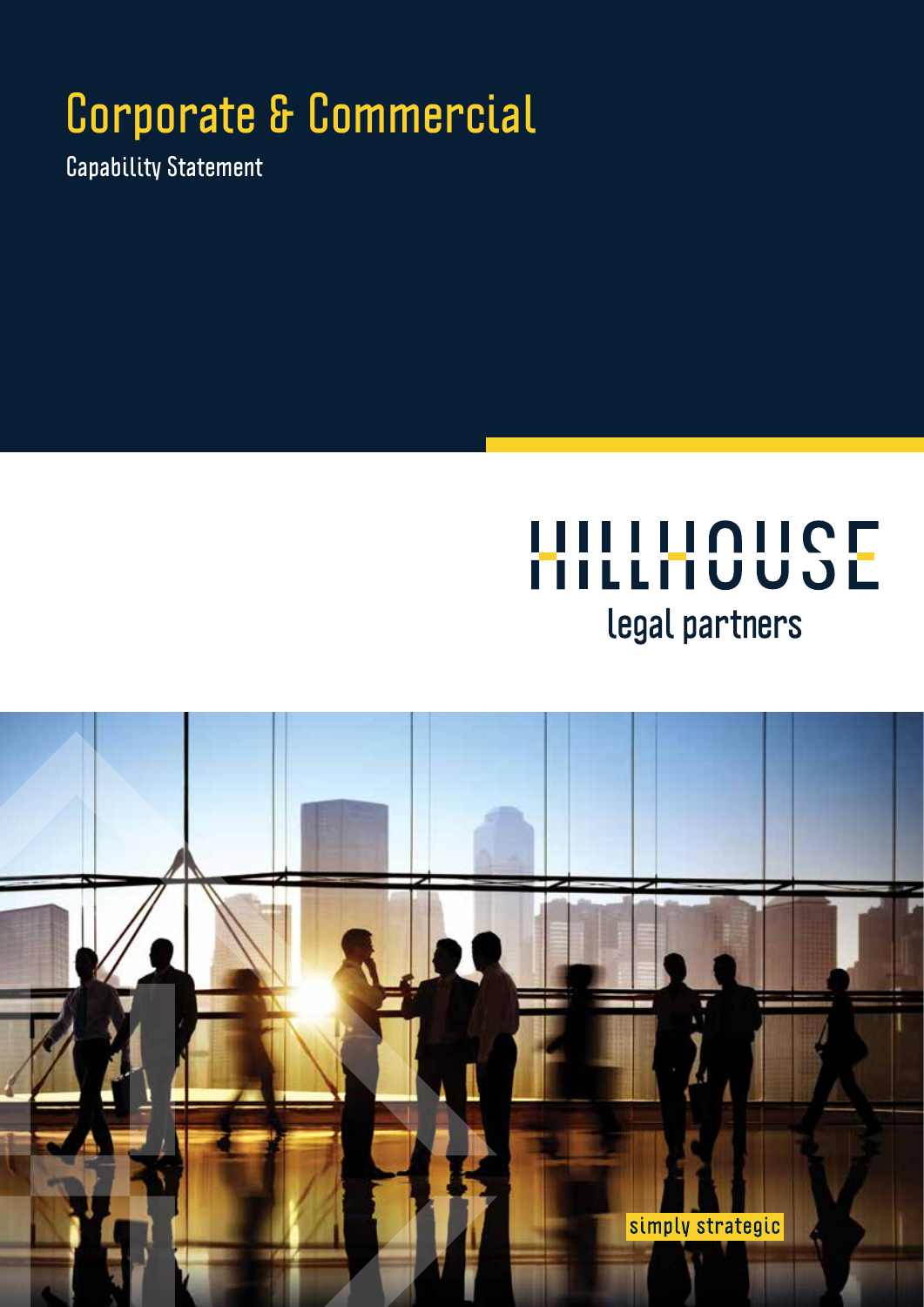## **Corporate & Commercial Capability**

**Our specialist corporate and commercial team applies substantial legal experience and expertise to advise and support businesses of all sizes, from start-ups, family and privately-owned businesses, through to ASX and globally-listed companies.** 

**We design tailored legal strategy to position our clients for commercial success.** 

#### **We get to know your business**

We invest time in getting to know our clients and understanding their unique needs and objectives.

With this knowledge we deliver practical commercial solutions in a responsive and efficient manner.

#### **We provide specialist business support**

We appreciate the complex pressures of business. Our clients can be confident that their legal matters are being handled by a team of specialist professionals enabling them to focus on the success of their core business.

#### **We support projects at any stage**

We have extensive experience in all facets of business operations and the legal challenges and opportunities that arise at all stages of the business life cycle. We are committed to adding value through expert advice and partnering with our clients to strategically navigate their legal matters.

## **Expertise**

#### **ADVISORY**

Structuring and capital raising

**Trusts** 

Mergers and acquisitions

Commercial contracting

Business succession and buy/sell agreements

Corporate finance and governance

Shareholders agreements and partnership agreements

Directors' and officers' duties and liabilities

Insurance

Resolution of shareholder disputes

#### **OTHER EXPERIENCE AND SPECIALITIES**

Corporate fundraising

#### Employment matters

Privacy, data retention and confidentiality issues

Intellectual property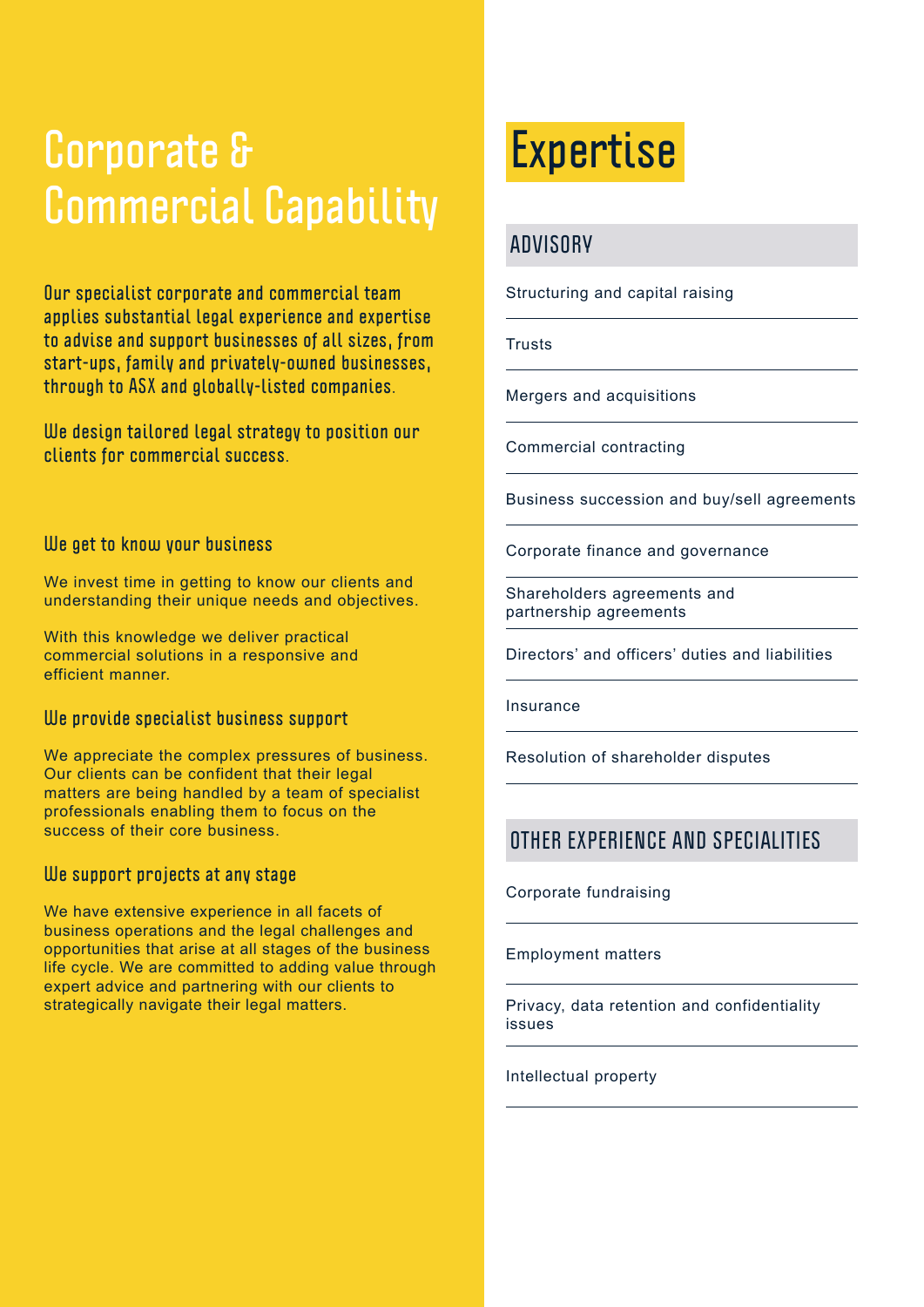## **Our Experience**

**Our experience in all levels of business from start-ups, family and privately-owned businesses, through to ASX and globally listed entities provides our clients with leading corporate legal expertise.** 

#### **We have the capability and expertise to support numerous sectors and professions:**

- ◆ Aged care
- ◆ Agribusiness
- ◆ Automotive
- $\triangle$  Aviation
- ◆ Biotechnical
- ◆ Consulting engineering
- ◆ Financial services
- ◆ Government
- ◆ Horticulture
- **← Leisure and tourism**
- ◆ Medical and health
- **Mining, energy and resources**
- ◆ Pharmaceutical
- ◆ Plant and machinery
- Property and development
- ◆ Software development
- ◆ Technology & start-ups

**We support businesses and enterprises of all sizes and scale:** 

- Multinational corporate
- ◆ ASX listed
- ◆ Small-medium enterprises
- ◆ Small businesses
- ◆ Family businesses
- ◆ Sole traders
- Public sector/ Government

#### **We support businesses wherever they are located:**

- ◆ Australian capital cities
- ◆ Regional and remote Australia
- $\triangle$  Asia Pacific

"The Hillhouse team applied their appreciable knowledge and skill to successfully progress and deliver our merger and acquisition strategy. This was a significant business venture for us, and from the outset we knew we were in good hands…."

**Ross Grayson, CEO, Transcale**

"As our business has grown and changed over the years, we have relied upon and benefited from the commercial legal advice provided by Hillhouse Legal Partners. We have avoided many risks by having strong corporate legal documents and advice."

**Merlin Entertainments Ltd**

#### **Key Contacts**



**Zac Herps**  Managing Director

**0407 437 484 zac@hillhouse.com.au**



**Craig Hong Director 0433 942 361 craig@hillhouse.com.au**



**Michael Morris**  Senior Associate **0402 735 943**

**michael@hillhouse.com.au**